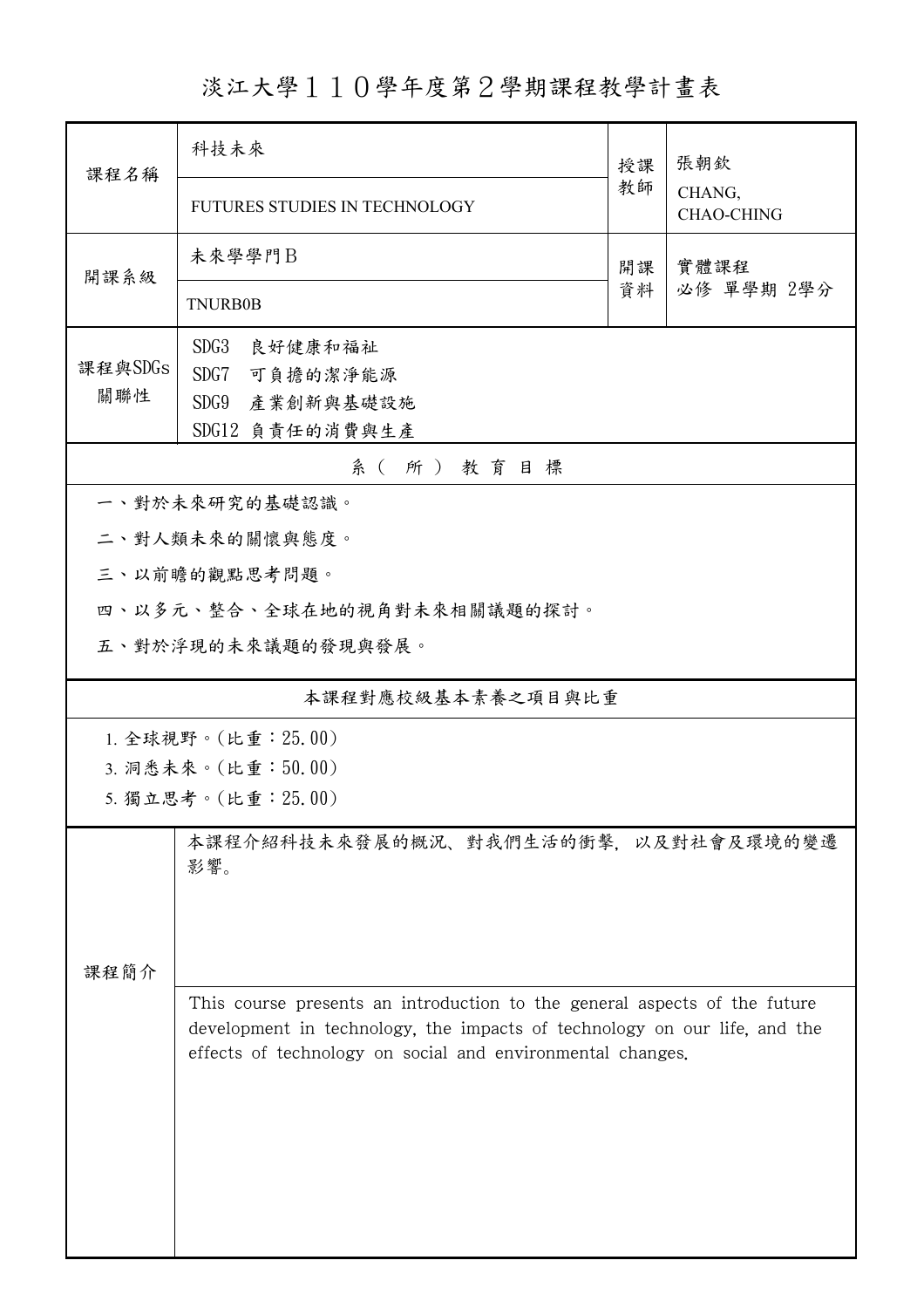## 本課程教學目標與認知、情意、技能目標之對應

將課程教學目標分別對應「認知(Cognitive)」、「情意(Affective)」與「技能(Psychomotor)」 的各目標類型。

一、認知(Cognitive):著重在該科目的事實、概念、程序、後設認知等各類知識之學習。

二、情意(Affective):著重在該科目的興趣、倫理、態度、信念、價值觀等之學習。

三、技能(Psychomotor):著重在該科目的肢體動作或技術操作之學習。

| 序<br>號         | 教學目標(中文)                   |                 |            | 教學目標(英文)                                                                                                 |            |  |
|----------------|----------------------------|-----------------|------------|----------------------------------------------------------------------------------------------------------|------------|--|
| $\mathbf{1}$   | 瞭解並意識科技的未來發展概況。            |                 |            | Understand and be aware of<br>the general aspects of the future development in<br>technology.            |            |  |
| $\overline{2}$ |                            | 思考未來科技對我們生活的衝擊。 |            | Think of the impacts of future technology on our<br>life.                                                |            |  |
| $\overline{3}$ | 能夠認知社會及環境的變遷會歸因<br>於科技進展   |                 |            | Be able to recognize that social and environmental<br>changes can be due to the evolution of technology. |            |  |
|                |                            |                 |            | 教學目標之目標類型、核心能力、基本素養教學方法與評量方式                                                                             |            |  |
| 序號             | 目標類型                       | 院、系(所)<br>核心能力  | 校級<br>基本素養 | 教學方法                                                                                                     | 評量方式       |  |
| 1              | 認知                         |                 | 3          | 講述                                                                                                       | 報告(含口頭、書面) |  |
| 2              | 認知                         |                 | 5          | 講述                                                                                                       | 報告(含口頭、書面) |  |
| 3              | 認知                         |                 | 1          | 講述                                                                                                       | 報告(含口頭、書面) |  |
|                |                            |                 |            | 授課進度表                                                                                                    |            |  |
| 週次             | 日期起訖                       |                 |            | 內 容 (Subject/Topics)                                                                                     | 備註         |  |
| 1              | $111/02/21$ ~<br>111/02/25 | 科技未來簡介          |            |                                                                                                          |            |  |
| 2              | $111/02/28$ ~<br>111/03/04 | 未來學分析方法         |            |                                                                                                          |            |  |
| 3              | $111/03/07$ ~<br>111/03/11 | 科技發展的預測         |            |                                                                                                          |            |  |
| 4              | $111/03/14$ ~<br>111/03/18 | 新冠病毒的衝擊         |            |                                                                                                          |            |  |
| 5              | $111/03/21$ ~<br>111/03/25 | 新冠病毒的衝擊         |            |                                                                                                          | 報告寫作       |  |
| 6              | $111/03/28$ ~<br>111/04/01 | 資訊的正確性          |            |                                                                                                          |            |  |
| 7              | $111/04/04$ ~<br>111/04/08 | 教學觀摩週           |            |                                                                                                          |            |  |
| 8              | $111/04/11$ ~<br>111/04/15 | 人工智慧的衝擊         |            |                                                                                                          |            |  |
| 9              | $111/04/18$ ~<br>111/04/22 | 人工智慧的衝擊         |            |                                                                                                          | 報告寫作       |  |
| 10             | $111/04/25$ ~<br>111/04/29 | 期中考試週           |            |                                                                                                          |            |  |
|                |                            |                 |            |                                                                                                          |            |  |